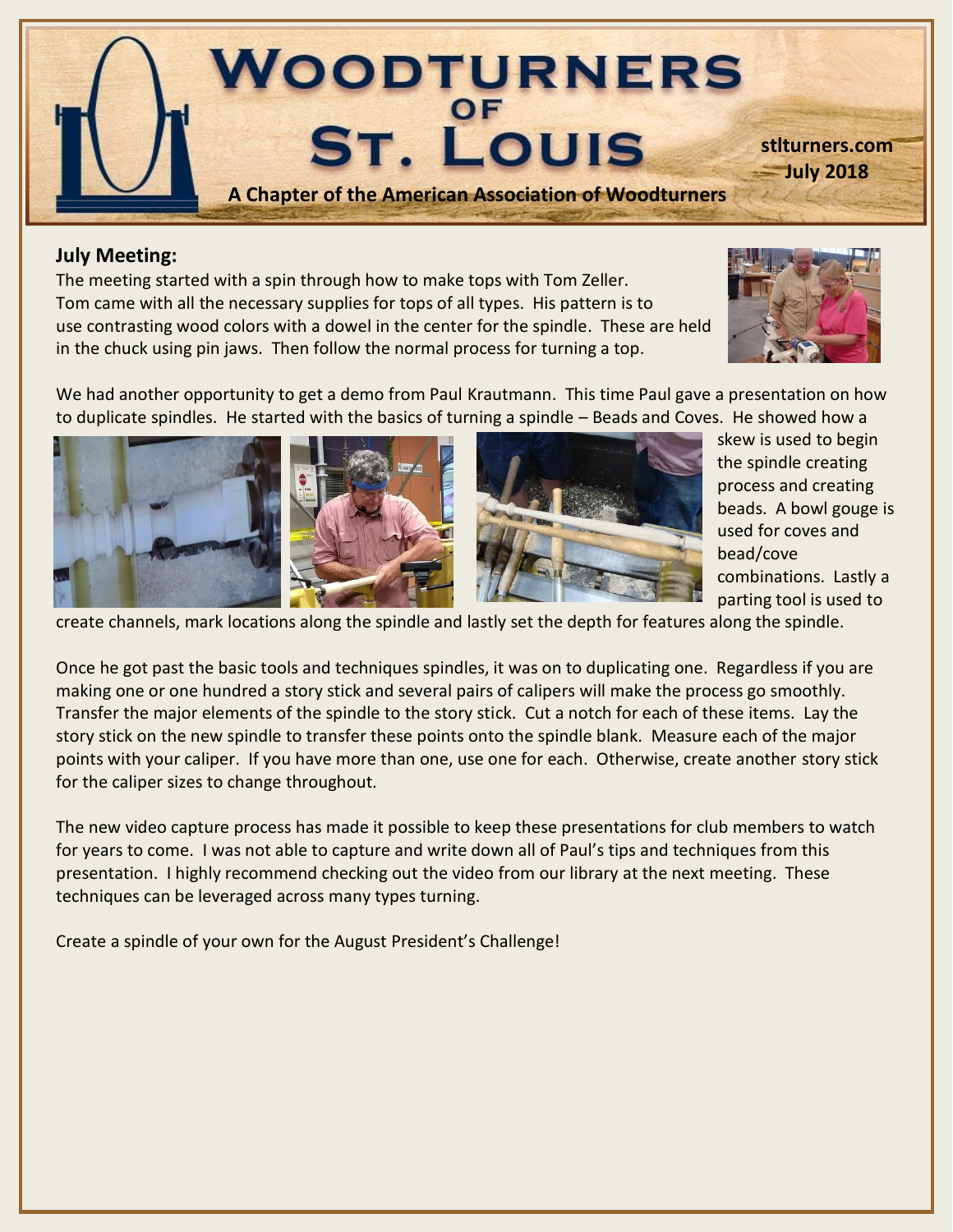

**Library News ●** Our library is only open on Sunday at our club meetings and is open to all our paid members for checking out books, videos, and DVD's. The following are new items:

DVD of Paul Krautmann – Turning a green wood bowl DVD of Paul Krautmann – Spindle turning and duplication DVD of Oman, Hoeing, Goulding – Turning a Beads of Courage Box Book – Multi Axis Turning by Barbara Dill Magazine – American Woodturner Magazine – Woodturning Issue 320, July 2018 (first issue of a 2 year subscription) Several items have been or are in the process of being replaced.

Our library is a great source of inspiration and knowledge. We typically have around 90 items checked out by members at each meeting. A complete listing content is on the [club web site.](http://turnedtreasuresllc.com/wstl2/) Please take advantage of this wonderful club benefit and return items in a timely manner. The large meeting space allows me to spread out the material so you can review and check it out. Please let me know if you have any suggestions to improve our library. All of the magazines have been moved into storage, due to space limitations, with the exception of American Woodturner. Magazines are available upon request. **– Rich Hinkebein**



#### **President's Spin ●**

This is a great time of the year. We have the turners' picnic coming up next month, the weather is getting nicer, we now have an "in" at the Botanical Garden, and after another super spindle demo from Paul Krautmann, we get the skinny on bandsaws at the next meeting from our own Rob

Conaway.

After 7 months at the helm, I'm really beginning to enjoy this position. There are so many benefits of being the point man for the club: free wood notifications; equipment sales; new relationships; and you really feel the strong bond we seem to be forming month after month.

Keeping the Spin short this month, so we can try to get our Newsletter out a little sooner this month as we've had suggestions to publish a little earlier in the month. So, Enjoy August everybody, and we'll see you August 26 th! **– John Hoeing** 

**Vice President's Report ● [Beads of Courage:](http://www.woodturner.org/default.asp?page=2015Charitable) Let's all remember that the Beads of** 



Courage is a program for kids in need. The beads are \$1.25 (13/16" in diameter) and available from Eric at the meetings. Please continue to turn boxes for the program. – **Eric Oman**





**Treasurer ●** A[n application](http://turnedtreasuresllc.com/wstl2/wp-content/uploads/2018/01/Membership-Application-Form-2017.pdf) for membership is available on the club web site. Renewals do not require an application. Simply pay your dues to Charlie and make sure that the [contact](http://turnedtreasuresllc.com/wstl2/wp-content/uploads/2017/10/Member-Picture-Roster-102417.pdf) [information](http://turnedtreasuresllc.com/wstl2/wp-content/uploads/2017/10/Member-Picture-Roster-102417.pdf) we have on file on the club web site is correct. Club patches are available from the Treasurer for \$5. **– Charles Sapp**

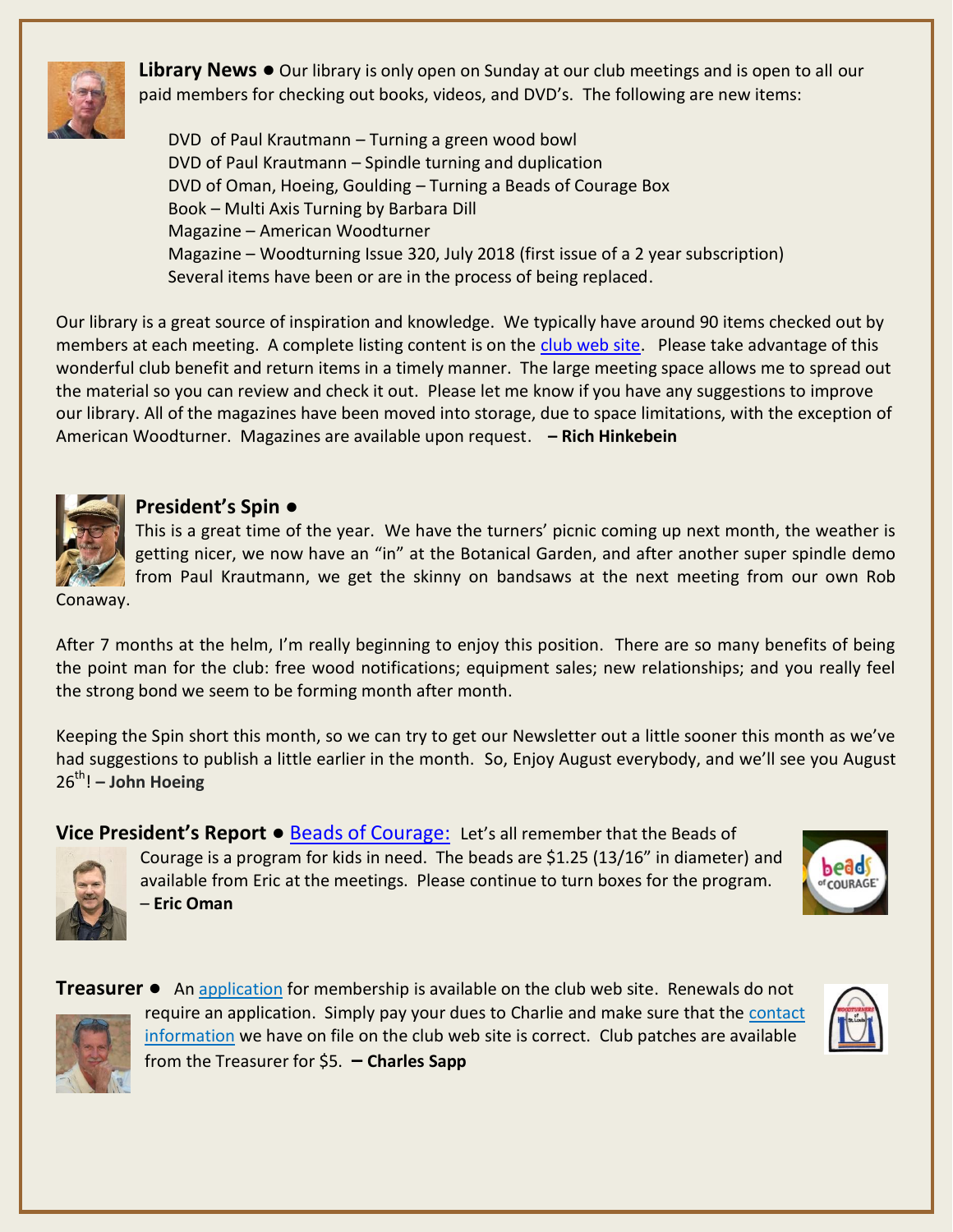### **Club News:**

**Hidden Image Challenge●** Find this image at another location in the newsletter to qualify for an entry into a drawing for a \$20 Rockler gift card in November. It could be in a photo, article, text,….. Once you locate it, email your name and a description of the location (page/location) to [Charles Sapp.](mailto:cwsapp@charter.net) Entrants must be a current member of the WTSTL and submissions must be received before the August NL is released. One entry per member per monthly challenge. (Note: you may want to enlarge/zoom on the newsletter to help you find the image as it may be partially concealed. The hidden image is in the newsletter and not in outside links. The hidden club image last month was on Vic Barr's neck lanyard. Congratulations to those that found the image!

**[Segmented Symposium](http://segmentedwoodturners.org/?album=1&photo=16&cover=0&occur=1)**● The Segmented Woodturners are hosting a symposium on Oct 11-14<sup>th</sup> at Marriott St. Louis West hotel. A team of demonstrators will provide instruction and inspiration on a wide variety of segmenting topics. Our club has committed to supporting the symposium. That

means that we have volunteered to provide some equipment (lathes, vacuums, A/V,…) and personnel to help the demonstrators with set up/tear down and audio visuals. **We need your help/commitment** to get the equipment to/from the show; man the cameras and computers for the PowerPoint presentations. Training will be provided. If you commitment for at least 5 sessions you can attend the remaining sessions at no charge. Don't want to work 5 sessions, then sign up for a couple sessions – you will get to be part of the symposium and meet a lot of new turners. Contact [Charles Sapp](mailto:cwsapp@charter.net) to sign up. The vendor area will be open to everyone during the show.

# **International Wood Collectors Society**

**International Wood Collectors Society ●** The annual meeting will be held at the Embassy Suites hotel in St. Charles on Aug 22<sup>nd</sup> -26<sup>th</sup>. There will be demonstrations, a flint napper, wood and craft auctions, instant gallery, vendor tables, and lectures. Guests may attend the meeting for \$10/day (Eric Oman our VP is a member and you can "drop his name" as your sponsor.) Some of the highlights of the meeting include – a demonstration by Violet and Eric Oman on

making cutting boards; carving demo by Mike Short of the Show Me Turners; using a camera for thin wall turning by John Ferreira, Bob Dickherber, Joe Bussmann (if you missed it at our meeting or want a refresher); marketing your products with Kim Carr (one of our previous speakers and great presentation); turning bowls; making turkey calls; and turning blind with Michael Blankenship. For more information and the complete [schedule](http://www.woodcollectors.org/pdf/2018-agm-schedule-updated-17jun2018.pdf) check their web site: [www.woodcollectors.org.](http://www.woodcollectors.org/) There is a free open house on Wednesday, Aug 22<sup>nd</sup> from 7pm – 9pm if you cannot attend the day sessions.

**ReTurn to the Community: Pens for the Troops ●** We are again [turning pens for the troops](https://www.woodcraft.com/pages/turn-for-troops) to show our appreciation to the men and women in the armed services. This is an annual event for Woodcraft and they have donated thousands of pen kits over the years. Woodcraft provides the slim line pen kits, individuals provide the blanks, turn the pens, and return them for distribution around Veteran's Day. The kits are available from Treasurer, Charles Sapp at the meeting (\$3 deposit which is returned to you when you return a completed pen). Pens need to be completed and returned to the Treasurer by the Oct  $28<sup>th</sup>$  meeting.





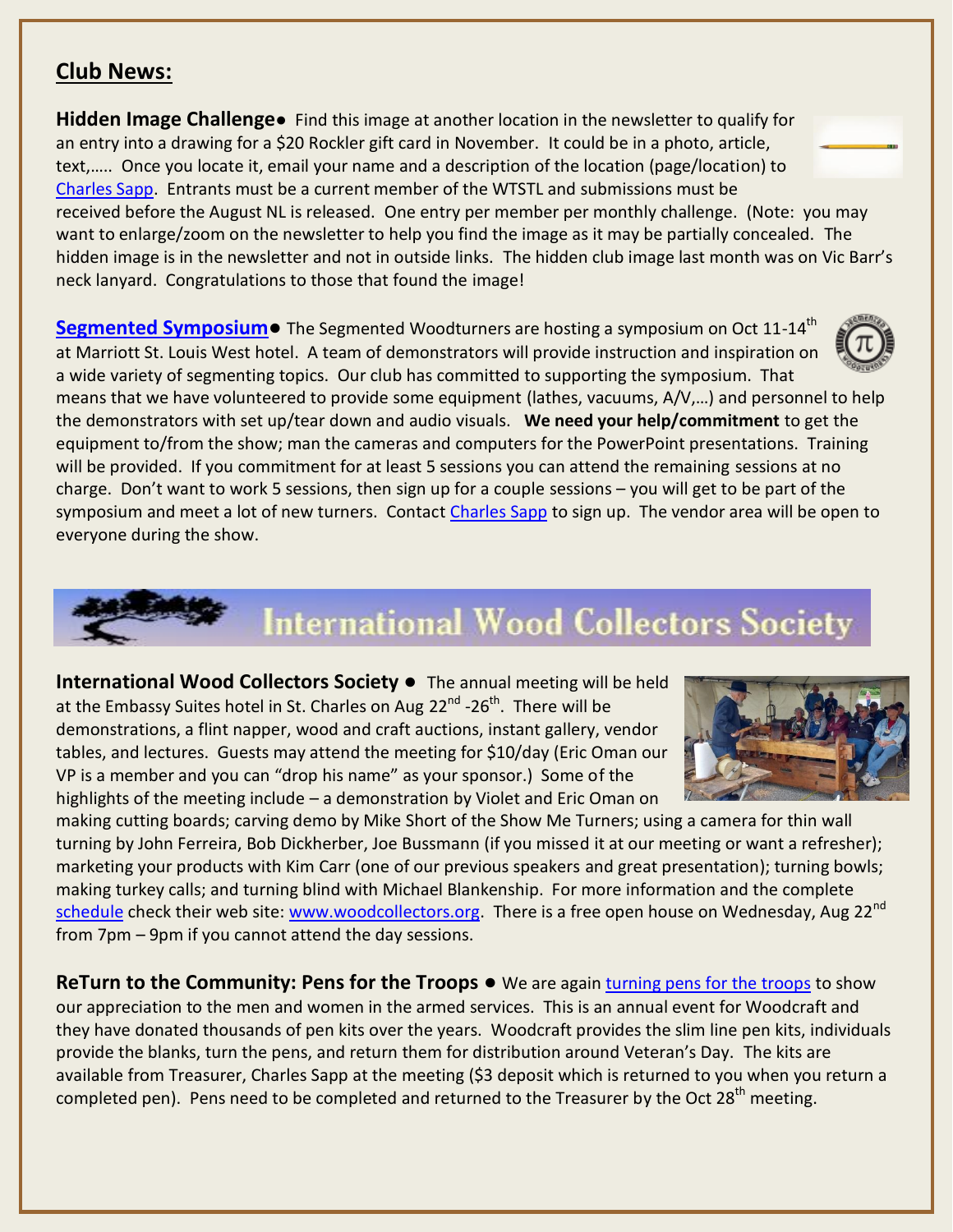**Annual Picnic ●** September 23rd is the date for our club picnic. It will be at [Emmenegger Nature Park.](https://nature.mdc.mo.gov/discover-nature/places/emmenegger-nature-park) 

From eastbound I-44, take the Watson Road exit to Geyer Road and turn north. Go 200 yards to Cragwold Road and turn west. Go 1 mile to Stoneywood, then South to the area entrance. Pavilion and parking is to the left. Handicap parking is available by going to the right after entering the park and looping around the nature park.

A map to the picnic can be found at: [https://goo.gl/maps/sVuT7psDMwr.](https://goo.gl/maps/sVuT7psDMwr) Bring a side dish to share. Plan to arrive around noon and lunch will start around 12:30 pm. The club will be providing paper products, utensils, coffee, buns, and the meat. You are responsible for your drinks if you want something other than coffee. We have a shelter reserved so please come rain or shine! More directions in the August newsletter.

In addition to the great food, we will have the creative event where everyone can assemble "whatever" from scrap wood pieces using hot glue and imagination; a swap and sell table where you can trade or sell wood, tools, finishes, ….; and a collaboration turning, by teams of members (and their guests if they want to participate). Bring your tools and safety gear!

**WTSTL 25th Anniversary Challenge** *●* The club was organized in 1993 and this is our  $25<sup>th</sup>$  anniversary. President John Hoeing is challenging everyone to turn an item that incorporates silver (or a silver knock off look like pewter, chrome, aluminum ….). Pieces will be judged at the October meeting and an article written about the winning piece for submittal to the AAW magazine.

**St. Charles Old Capitol Pole Lathe Demonstrations ●** A demonstration of the pole lathe operation is scheduled for Aug  $10^{th}$  from 10am – 3pm as part of Statehood Day. This is an opportunity to provide hands-on turning and old tool experiences to both kids and adults. Other demonstrations of historical crafts and activities early settlers would have done will also be participating. The next demonstration is scheduled for Sept 18<sup>th</sup> from 10am-3pm. We are also trying to "upgrade" the pole lathe to a treadle lathe. If you can help with the demonstrations or the design/build of the treadle lathe please contact [Rich Hinkebein.](mailto:kathryna1945@yahoo.com)

**Audio/Visual Enhancements ●** Thanks to Walt Ahlgrim for acquiring the parts, building, and assembling our new camera mounting hardware. The new mounts are attached to the safety shield and can be moved by the demonstrator as needed for the best coverage.

**Attendance/Treasurers Report** *●* There were approximately 30 members/guests attending the July meeting.

**Secretary●** Please make sure you are filling in the card for the Show and Share. It helps me when I am translating notes and pictures from the meeting. I would also like to request every President's Challenge entrant give some additional information about their piece. This helps to ensure the most accurate information in the newsletter. I would again like to offer my service to write-up demonstration outlines or documentation. Please call or email if you have any questions. **– Rob Conaway**

#### **In the News ●**

[AAW Article of the Week: Lidded Box a la Ed by Bob Rosand](http://aawcontentsource.org/aaw_cs1_pdf/AW3205p18-21.pdf)





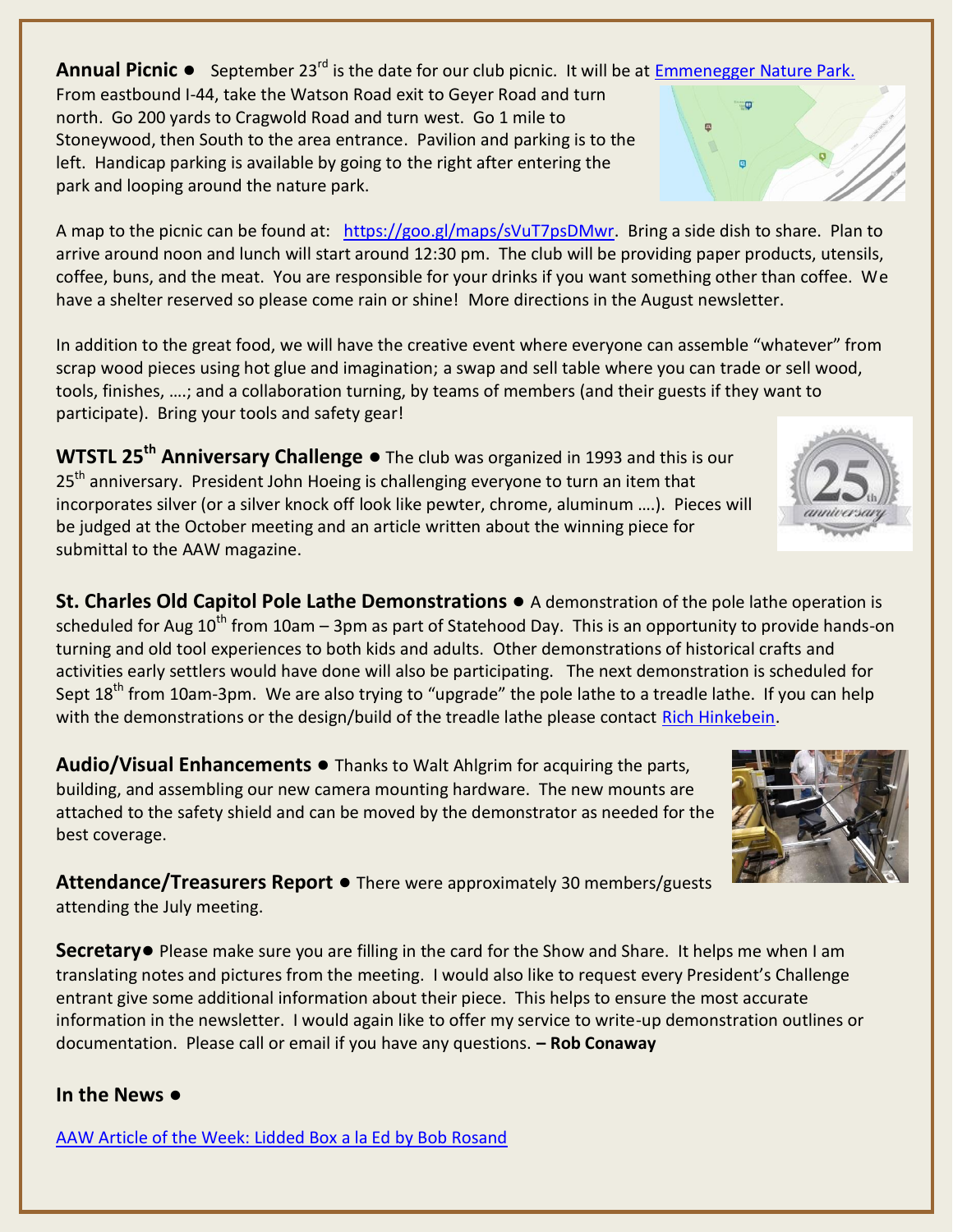[AAW Article of the Week: Shrink Boxes by Jim Sannerud](http://aawcontentsource.org/aaw_cs1_pdf/AW2701p19-22.pdf)

[AAW 2019 AAW Board of Directors Election: August 1st through August 31st](https://www.woodturner.org/page/2019BoardVote)

[AAW Flick of the Week: Finishing boxes with Paul Lockwood](http://r20.rs6.net/tn.jsp?f=001XNKXKTIVyrtXEiTBkPi7bTe7S-UxSKFQtC9BgjmiDTBocWtOOInTCL_lYB5OKzbdmTYFgsiKaDuCaSBeKV6RI6u6R3KKrBtVLCY8ai0ojHlGpLwY8jWL_I7R6Am0BkJVqK7IWaUiPOhYoercPypLcGfo7_kZA9a9ZkyELArYddKSoyoHclIpOup8pN4KKr6tBEVfjngfopMLJTyNa7fouVE2yHavg5uxO5gQnJXLPMUlBzbZ_1fENw==&c=Tljf9SzQ06RFrhzGtXhA9ngchQ78WiZFaxDpuSoCPCNlBwEYvgty0A==&ch=YnRSBvLxKAK0-EwDx5I4SFVBqXenX_W8PK6WlI4_UDCzHUMUPOQtmw==)

[Segmented Woodturners Symposium: October 12th through 14th](http://segmentedwoodturners.org/home/symposium/symposium-overview/)

**New Members ●** No New Members

#### **July President's Challenge** ● **Beads of Courage**

We will be continuing our voting procedure. During the break, review the items on the challenge table. Tear the tickets and write your selection on the back of the one marked "TICKET". Place in the President's Challenge bowl. In addition to the winner selected by the members, an additional door prize ticket will be given to everyone that provides a President's Challenge entry. If you have a President's Challenge Entry, be sure to look for your name on the door prize winners. The PC tickets are a different color and will have the winner's name written on the ticket. You will not need the matching stub.



## **August President's Challenge – Spindle Work**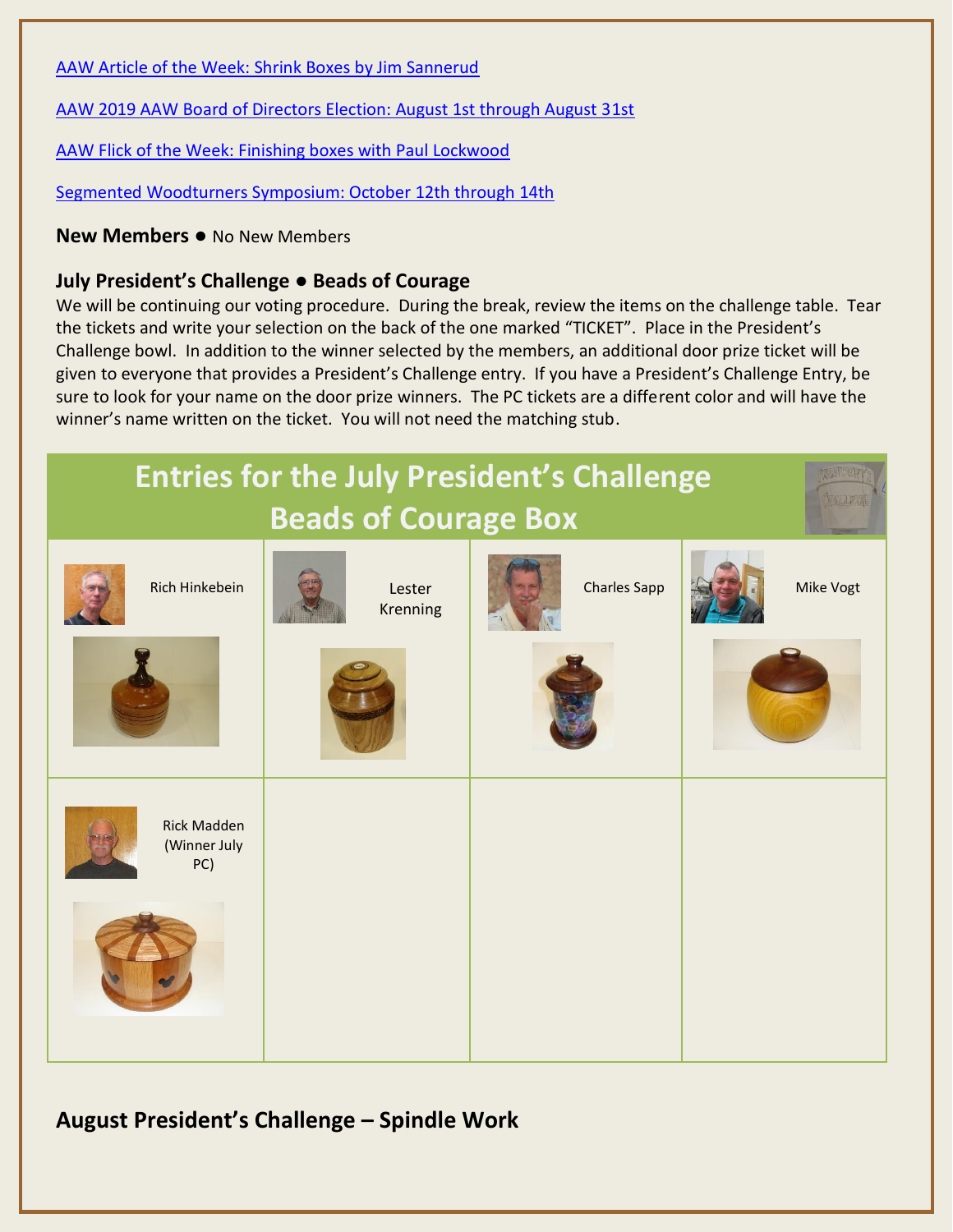| <b>Calendar of Upcoming Events</b> |                                                                                                         |                                             |  |  |
|------------------------------------|---------------------------------------------------------------------------------------------------------|---------------------------------------------|--|--|
| Date                               | Pre-Meeting $11:30$ am $-12:30$ pm                                                                      | Meeting $1:00 \text{ pm} - 4:00 \text{ pm}$ |  |  |
| August 26, 2018                    | Turning rice bowls with Steve Reynolds;<br>material provided, bring your tools and<br>safety equipment. | Band Saw of Woodturners - Rob Conaway       |  |  |
| September 23, 2018                 | <b>Picnic</b>                                                                                           | Picnic                                      |  |  |

| <b>July Show and Share</b>                                                               |                                                                                                                                         |  |  |  |
|------------------------------------------------------------------------------------------|-----------------------------------------------------------------------------------------------------------------------------------------|--|--|--|
|                                                                                          |                                                                                                                                         |  |  |  |
| Jeff Nasser - Waddy Wood bowl and motorcycle pen<br>finished with CA Glue and Danish Oil | John Hoeing - Brown Mallee Burl Clock finished with friction polish                                                                     |  |  |  |
|                                                                                          |                                                                                                                                         |  |  |  |
| Board Project (Eric Completed) - Cedar BOC box finished<br>with Tung oil                 | Charles Sapp - Walnut BOC boxes and spindle duplication inspired by<br>a new book in our library by Barbara Dill on multi-axis turning. |  |  |  |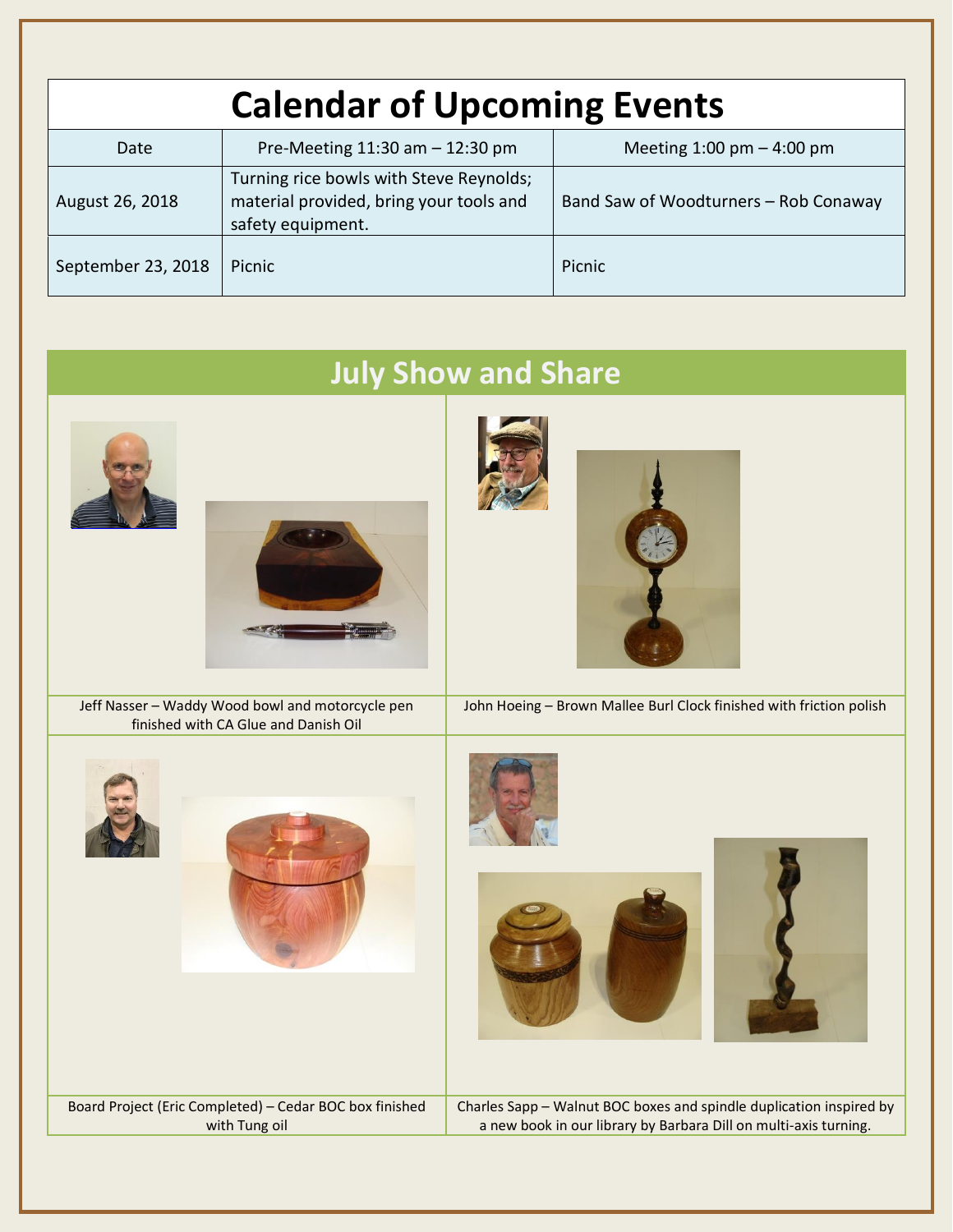

**Web site•** If you have not signed on to the [club web site](http://turnedtreasuresllc.com/wstl2/) but want to establish an account send your request to the Treasurer, Charles Sapp. Once your membership is verified, he will contact the web master and an account will be established for you with a temporary password. When you sign on for the first time you will be able to set your own password. If you would like to be featured on the home page, provide Jon Spelbring with 4 to 6 good quality pictures (640 x 480) of your turnings with the same background. You can also establish your own gallery! If you have any problems with web site operation, downloading, or general suggestions please contact the officers.